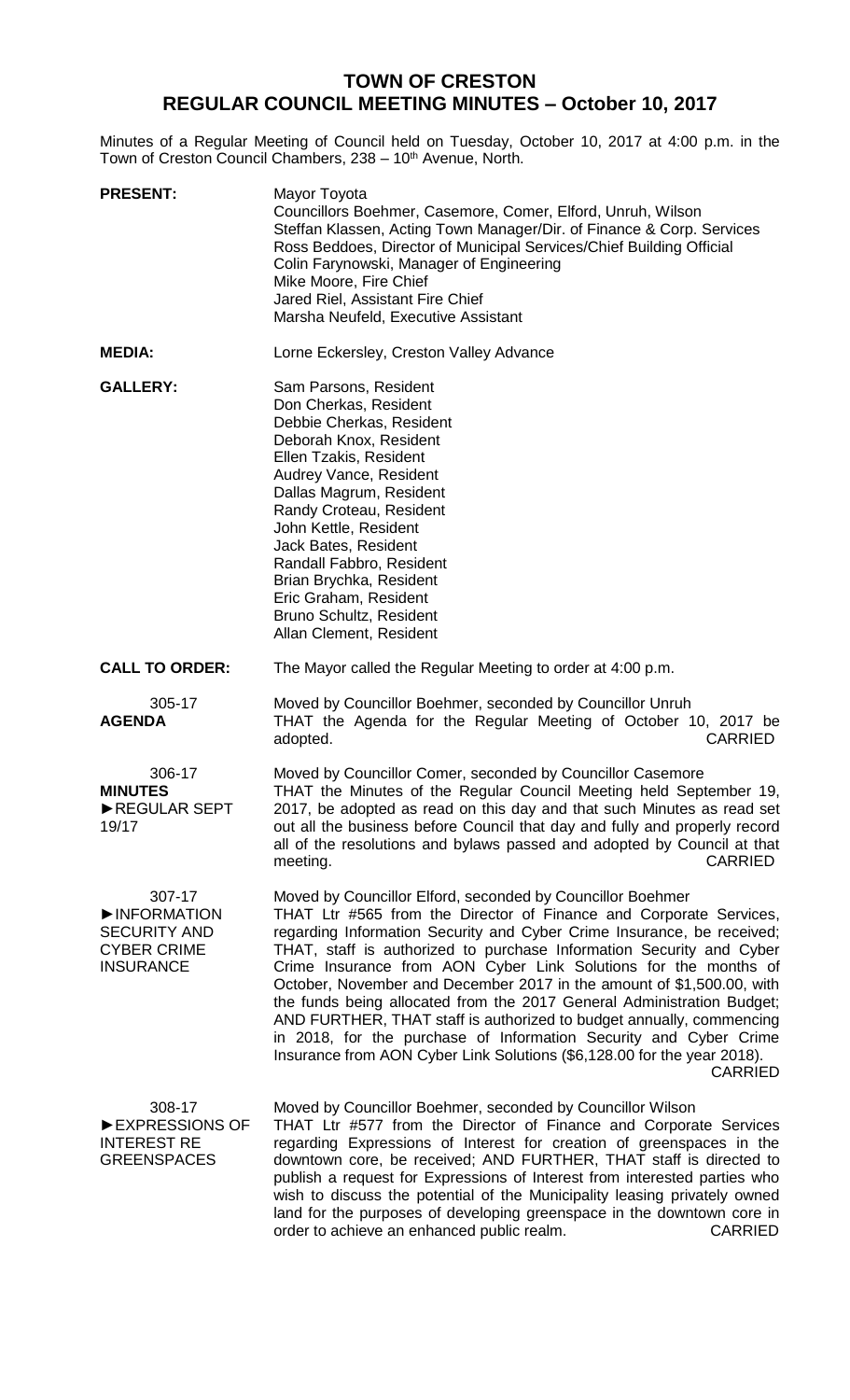| 309-17<br>CRIMINAL CODE/<br><b>CANNABIS ACT</b>                         | Moved by Councillor Boehmer, seconded by Councillor Comer<br>THAT Ltr #550 from the Ministry of Public Safety and Solicitor General,<br>regarding the legalization of cannabis, be received; AND FURTHER,<br>THAT staff submit comments to the Ministry of Public Safety and Solicitor<br>General, prior to November 1, 2017, with respect to the legalization and<br>regulation of non-medical cannabis in the Province and how it affects the<br>Town of Creston. | <b>CARRIED</b> |
|-------------------------------------------------------------------------|---------------------------------------------------------------------------------------------------------------------------------------------------------------------------------------------------------------------------------------------------------------------------------------------------------------------------------------------------------------------------------------------------------------------------------------------------------------------|----------------|
| 310-17<br>▶WOODSTOVE<br><b>EXCHANGE</b><br><b>PROGRAM</b>               | Moved by Councillor Elford, seconded by Councillor Boehmer<br>THAT Ltr #560 from the Regional District of Central Kootenay, regarding<br>the Woodstove Exchange Program, be received; AND FURTHER, THAT<br>Council commits to participate in the Woodstove Exchange Program for<br>2018, with the Regional District of Central Kootenay, to provide a \$100 per<br>stove rebate for Town of Creston residents or property owners, to a<br>maximum of twenty stoves. | <b>CARRIED</b> |
| 311-17<br>CEO FORUM                                                     | Moved by Councillor Boehmer, seconded by Councillor Wilson<br>THAT Ltr #578 from the Local Government Leadership Academy,<br>regarding the 2017 Chief Elected Officials Forum, be received; AND<br>FURTHER, THAT the Mayor is authorized to attend the 2017 Chief<br>Elected Officials Forum in Richmond, BC on December 7 and 8, 2017, with<br>expenses paid as per policy.                                                                                        | <b>CARRIED</b> |
| 312-17<br>AIR PERMIT RE<br><b>CANADIAN FOREST</b><br>PRODUCTS LTD.      | Moved by Councillor Boehmer, seconded by Councillor Comer<br>THAT Ltr #580 from Canadian Forest Products Ltd., regarding an<br>application to amend the Air Permit for WynnWood Sawmill, be received;<br>AND FURTHER, THAT staff submit any concerns or comments they may<br>have regarding the application by Canadian Forest Products Ltd., with<br>respect to amending Air Permit PA-03039 for WynnWood Sawmill, prior to<br>the November 6, 2017 deadline.      | <b>CARRIED</b> |
| 313-17<br>▶ OFFICERS &<br><b>EMPLOYEES BYLAW</b>                        | Moved by Councillor Unruh, seconded by Councillor Comer<br>THAT Ltr #569 from the Town Manager, regarding Officers and Employees<br>Bylaw No. 1862, 2017, be received; AND FURTHER, THAT Council<br>consider three readings to Officers and Employees Bylaw No. 1862, 2017<br>at the October 10 <sup>th</sup> , 2017 Regular Council meeting. CARRIED                                                                                                               |                |
| 314-17<br><b>BUSINESS</b><br><b>LICENCE BYLAW</b>                       | Moved by Councillor Comer, seconded by Councillor Casemore<br>THAT Ltr #570 from the Town Manager, regarding Business Licence<br>Bylaw No. 1793, 2017, be received; AND FURTHER, THAT Council<br>consider three readings to Business Licence Bylaw No. 1793, 2017 at the<br>October 10 <sup>th</sup> , 2017 Regular Council meeting.                                                                                                                                | <b>CARRIED</b> |
| <b>BYLAWS</b><br>315-17<br>BYLAW NO. 1862<br>$(1^{ST}$ & $2^{ND}$ RDGS) | Moved by Councillor Boehmer, seconded by Councillor Unruh<br>THAT Officers and Employees Bylaw No. 1862, 2017, be read a first time<br>by title, second time by content.                                                                                                                                                                                                                                                                                            | <b>CARRIED</b> |
| 316-17<br>BYLAW NO. 1862<br>(3 <sup>RD</sup> RDG)                       | Moved by Councillor Comer, seconded by Councillor Unruh<br>THAT Officers and Employees Bylaw No. 1862, 2017, be read a third time.                                                                                                                                                                                                                                                                                                                                  | <b>CARRIED</b> |
| 317-17<br>BYLAW NO. 1793<br>$(1^{ST}$ & $2^{ND}$ RDGS)                  | Moved by Councillor Boehmer, seconded by Councillor Casemore<br>THAT Business Licence Bylaw No. 1793, 2017, be read a first time by title,<br>second time by content.                                                                                                                                                                                                                                                                                               | <b>CARRIED</b> |
| 318-17<br>BYLAW NO. 1793<br>(3 <sup>RD</sup> RDG)                       | Moved by Councillor Unruh, seconded by Councillor Wilson<br>THAT Business Licence Bylaw No. 1793, 2017, be read a third time.                                                                                                                                                                                                                                                                                                                                       | <b>CARRIED</b> |
| 319-17<br>BYLAW NO. 1860<br>(ADOPTION)                                  | Moved by Councillor Boehmer, seconded by Councillor Comer<br>THAT Revitalization Tax Exemption Program Bylaw No. 1860, 2017, be<br>adopted.                                                                                                                                                                                                                                                                                                                         | <b>CARRIED</b> |
| 320-17<br>STRATEGIC<br>PRIORITIES CHART                                 | Moved by Councillor Comer, seconded by Councillor Unruh<br>THAT the Strategic Priorities Chart, as presented, be received.                                                                                                                                                                                                                                                                                                                                          | <b>CARRIED</b> |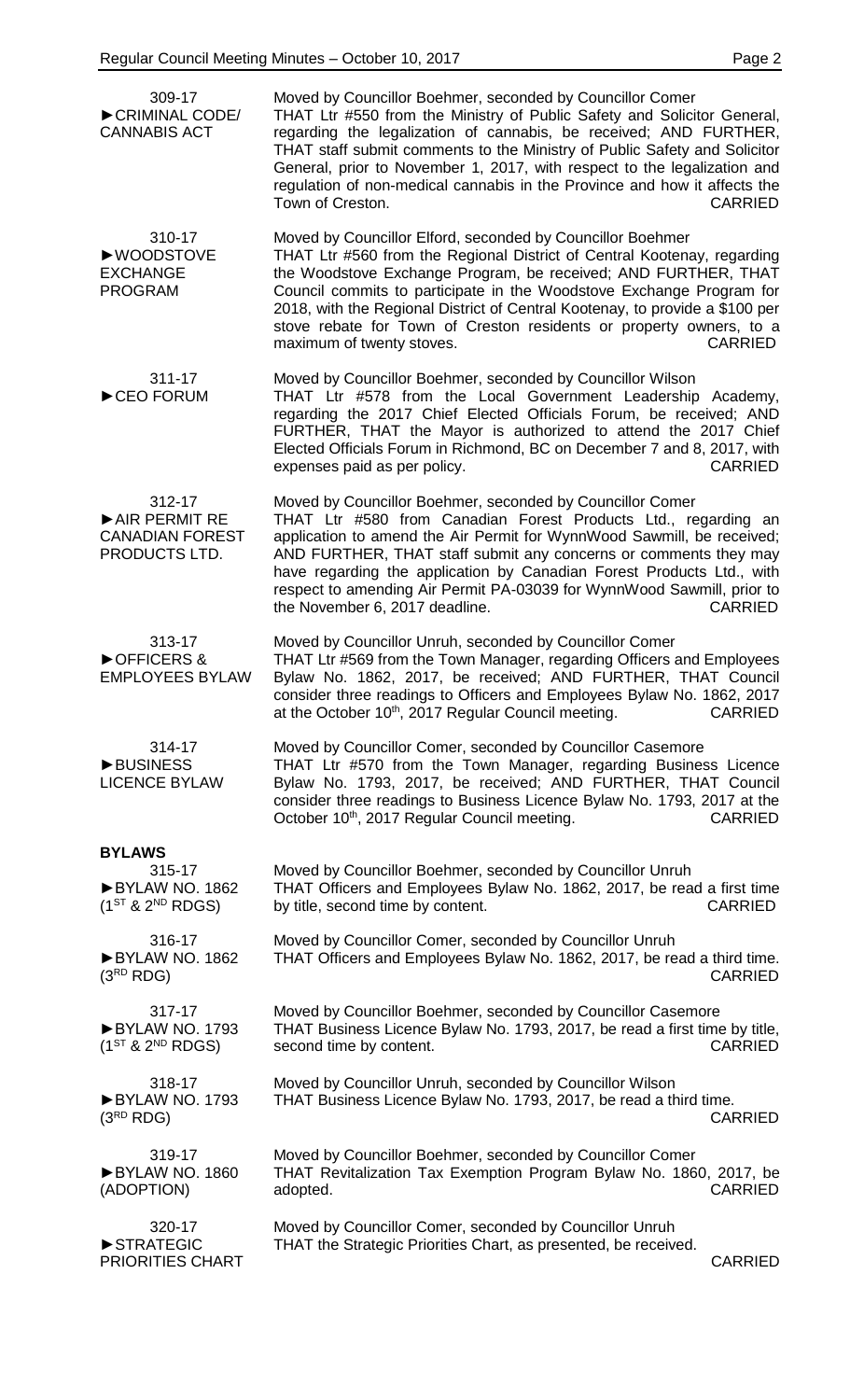321-17

| FOLLOW UP<br><b>ACTION LIST</b>                                       | THAT the Regular Council Meeting Follow-Up Action List, as of September<br>19th, 2017, be received.<br><b>CARRIED</b>                                                                                                                                                                                                                                                                                                                                                                                                                                                                                                                                                                                                                                                                                                                                                                                                                                                      |
|-----------------------------------------------------------------------|----------------------------------------------------------------------------------------------------------------------------------------------------------------------------------------------------------------------------------------------------------------------------------------------------------------------------------------------------------------------------------------------------------------------------------------------------------------------------------------------------------------------------------------------------------------------------------------------------------------------------------------------------------------------------------------------------------------------------------------------------------------------------------------------------------------------------------------------------------------------------------------------------------------------------------------------------------------------------|
| <b>NEW BUSINESS</b><br>322-17<br>DVP APPLICATION<br>FOR 219 DEVON ST. | Moved by Councillor Comer, seconded by Councillor Casemore<br>THAT Ltr #585 from the Director of Municipal Services, regarding a<br>Development Variance Permit application for 219 Devon Street, be<br>received; THAT Council consider the application for a Development<br>Variance Permit (DVP #05/17) to the Creston & District Historical Museum<br>Society (the owner) for the property legally described as Lot 2, District Lot<br>524, Kootenay District, Plan 4720; and located at 219 Devon Street, to<br>vary Zoning Bylaw No. 1123, Zone Community Use (P-1), Section 2.3,<br>Minimum Setbacks, "Front lot line setback of 3 metres" to "Front lot line<br>setback of 2 metres", to allow for the construction of a covered artefact<br>display area; AND FURTHER, THAT staff is directed to proceed with the<br>required public notice for the Development Variance Permit application to<br>vary the front lot line setback only, from 3 metres to 2 metres. |
|                                                                       | <b>CARRIED</b>                                                                                                                                                                                                                                                                                                                                                                                                                                                                                                                                                                                                                                                                                                                                                                                                                                                                                                                                                             |
| <b>REPORTS OF REPS.</b><br>CLR BOEHMER                                | Councillor Boehmer reported on his attendance at a Cemetery Select<br>Committee meeting and the opening of the ARES Eco Space.                                                                                                                                                                                                                                                                                                                                                                                                                                                                                                                                                                                                                                                                                                                                                                                                                                             |
| CLR CASEMORE                                                          | Councillor Casemore reported on his attendance at the Union of BC<br>Municipalities Conference and the opening of the ARES Eco Space.                                                                                                                                                                                                                                                                                                                                                                                                                                                                                                                                                                                                                                                                                                                                                                                                                                      |
| CLR COMER                                                             | Councillor Comer reported on her attendance at the Union of BC<br>Municipalities Conference, a Photobank meeting and a Creston & District<br>EAP (Economic Action Partnership) meeting.                                                                                                                                                                                                                                                                                                                                                                                                                                                                                                                                                                                                                                                                                                                                                                                    |
| CLR ELFORD                                                            | Councillor Elford reported on his attendance at the Union of BC<br>Municipalities Conference, the Take Back the Night Walk, and the CBAL<br>Raise a Reader event.                                                                                                                                                                                                                                                                                                                                                                                                                                                                                                                                                                                                                                                                                                                                                                                                          |
| CLR UNRUH                                                             | Councillor Unruh reported on her attendance at the Union of BC<br>Municipalities Conference, a Creston Valley Chamber of Commerce<br>meeting, and a Winter Fest / Santa Parade meeting.                                                                                                                                                                                                                                                                                                                                                                                                                                                                                                                                                                                                                                                                                                                                                                                    |
| CLR WILSON                                                            | Councillor Wilson reported on her attendance at the Union of BC<br>Municipalities Conference, a Creston Valley Chamber of Commerce<br>meeting, and the CBAL Raise a Reader event.                                                                                                                                                                                                                                                                                                                                                                                                                                                                                                                                                                                                                                                                                                                                                                                          |
| MAYOR TOYOTA                                                          | Mayor Toyota reported on his attendance at the Union of BC Municipalities<br>Conference, Regional District of Central Kootenay meetings, a Cemetery<br>Select Committee meeting, a Creston & District EAP (Economic Action<br>Partnership) meeting, and a Heritage Federation of South-Eastern British<br>Columbia Annual General meeting.                                                                                                                                                                                                                                                                                                                                                                                                                                                                                                                                                                                                                                 |
| STAFF REPORTS                                                         | Members of staff provided verbal reports on key issues and projects<br>currently being addressed by the various Departments.                                                                                                                                                                                                                                                                                                                                                                                                                                                                                                                                                                                                                                                                                                                                                                                                                                               |
| 323-17<br>RECEIVE<br><b>REPORTS</b>                                   | Moved by Councillor Wilson, seconded by Councillor Boehmer<br>THAT the verbal Reports of Council and staff members, be received.<br><b>CARRIED</b>                                                                                                                                                                                                                                                                                                                                                                                                                                                                                                                                                                                                                                                                                                                                                                                                                         |
| <b>GIVING OF NOTICES</b>                                              | COTW - Oct. 17, Nov. 21, Dec. 5, 2017<br>COUNCIL – $2^{nd}$ & $4^{th}$ Tuesdays of each month; Oct. 24, Nov. 14, 28, Dec.<br>12, 2017<br>CBT SYMPOSIUM - Oct. 13 - 15, 2017<br>SANTA CLAUSE PARADE - Dec. 2, 2017                                                                                                                                                                                                                                                                                                                                                                                                                                                                                                                                                                                                                                                                                                                                                          |
| <b>QUESTION PERIOD</b><br>FIRE HALL<br><b>REFERENDUM</b>              | Ms. Ellen Tzakis, Mr. Sam Parsons and Ms. Audrey Vance all commented<br>on the proposed December 9, 2017 Referendum regarding a new fire hall<br>facility, costs of same and statistics regarding fire responses.<br>Mayor<br>Toyota advised the process for Ms. Tzakis to make application for a<br>delegation with Council at a future meeting. Ms. Tzakis advised that she<br>would be requesting a delegation with Council at the October 24, 2017<br>Regular meeting. Furthermore, Mayor Toyota advised that two Open<br>House sessions will be held at the Creston & District Community Complex<br>October $22^{nd}$ , 12-3 p.m. and $6 - 8$ p.m. in the Creston Room.                                                                                                                                                                                                                                                                                               |

Moved by Councillor Boehmer, seconded by Councillor Casemore